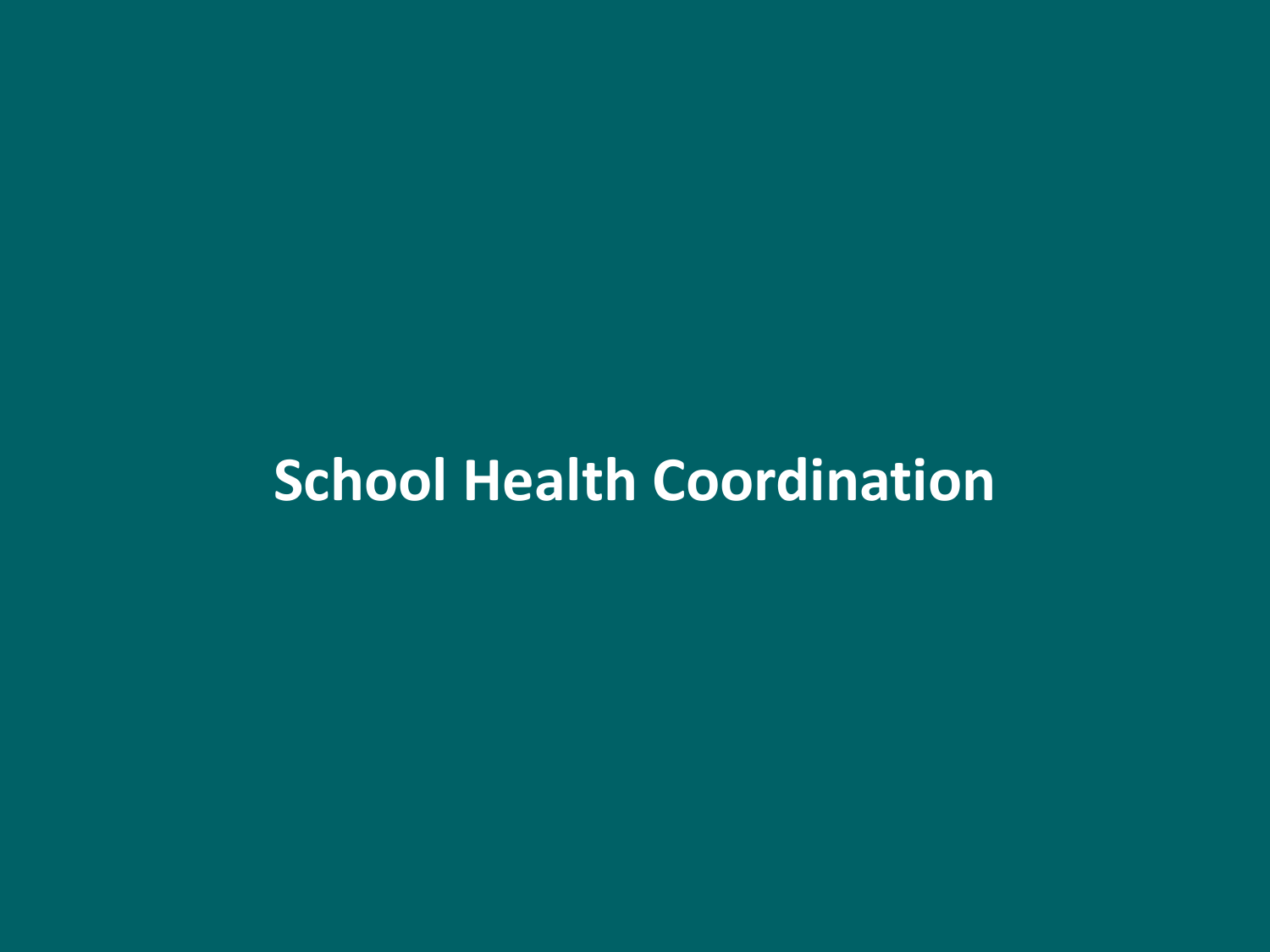# **Percentage of secondary schools that had a school health council, committee, or team that offers guidance on the development of policies or coordinates activities on health topics**

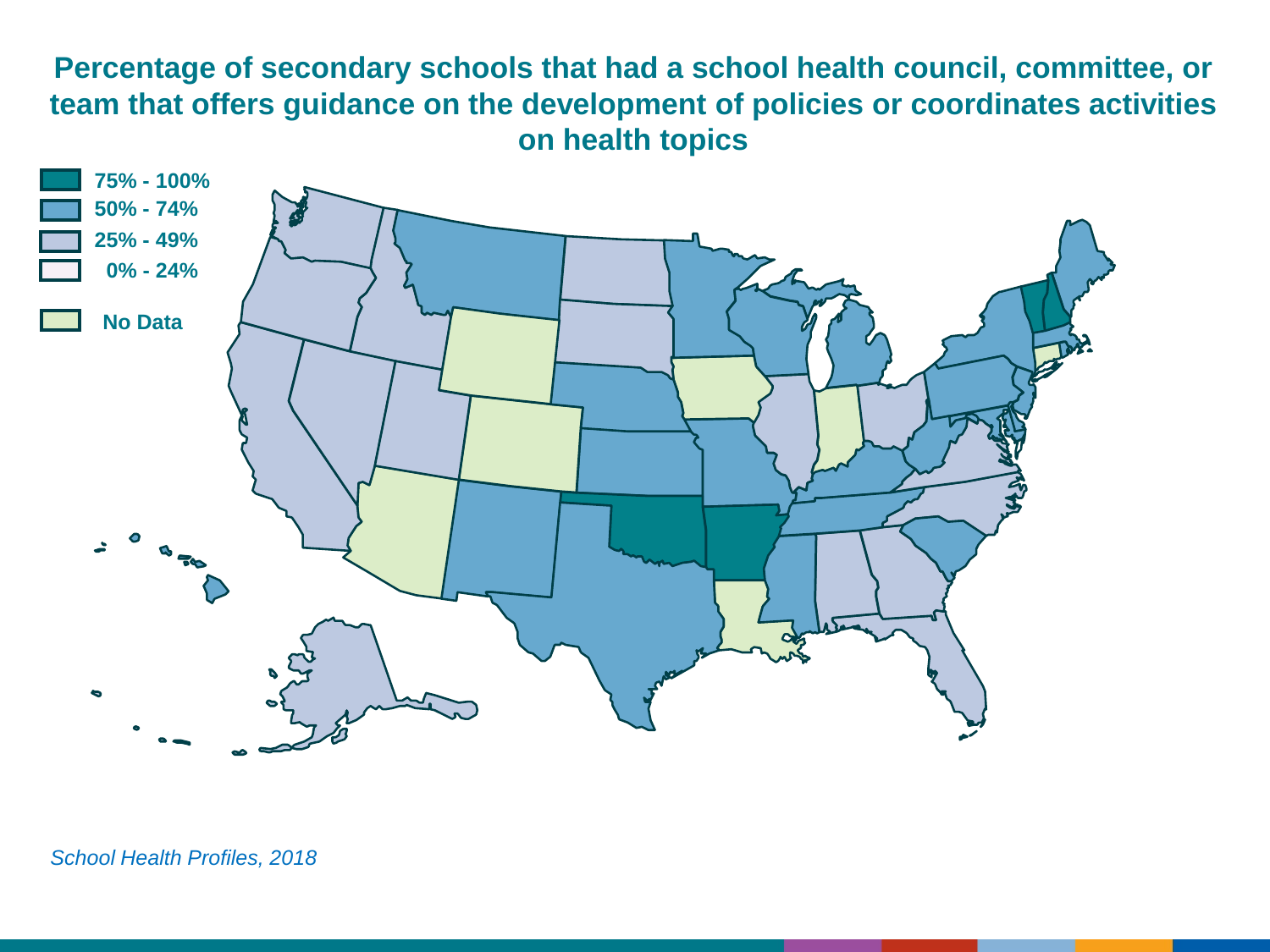# **Percentage of secondary schools in which health education staff worked on health education activities with physical education staff**

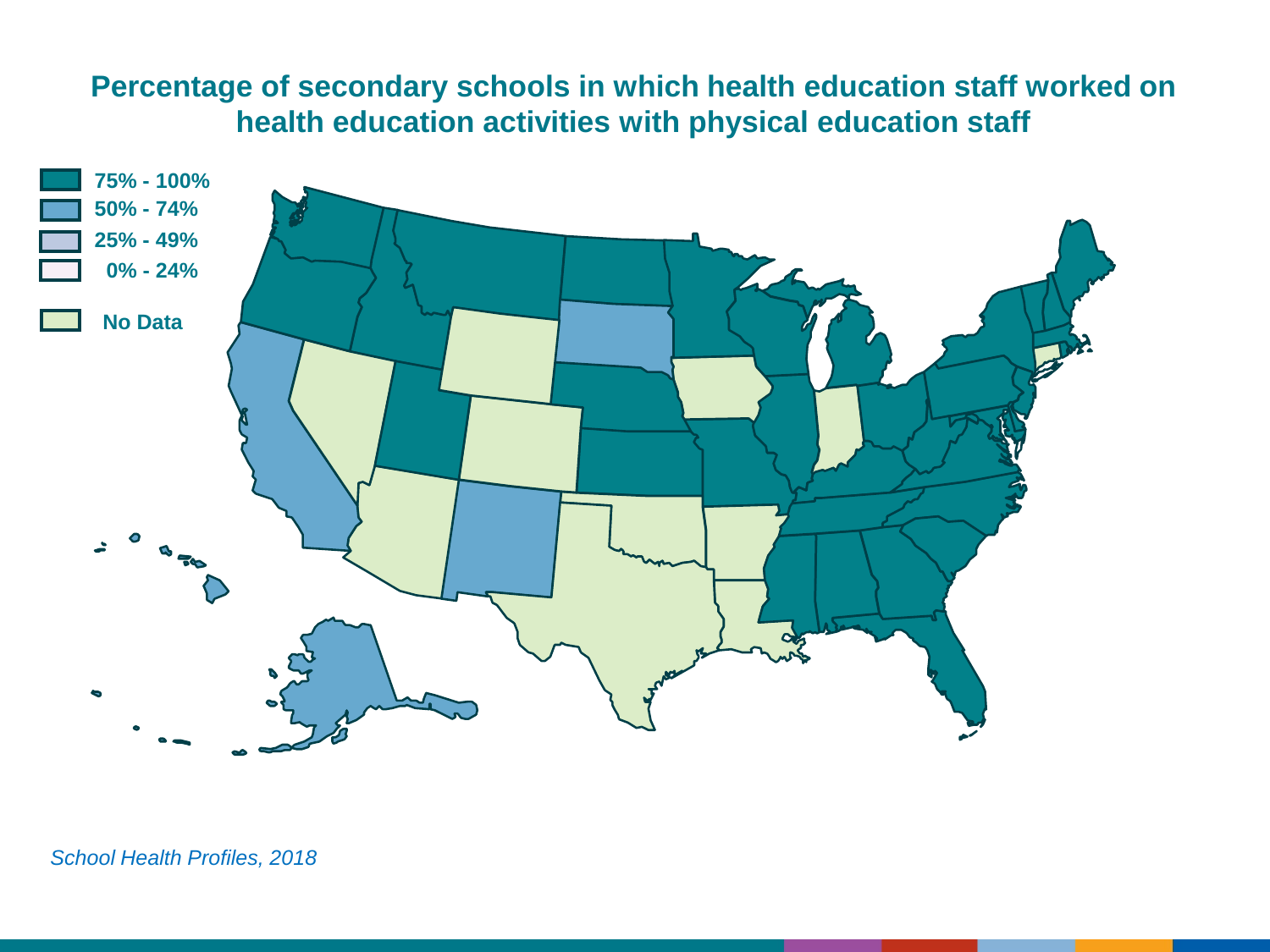## **Percentage of secondary schools in which health education staff worked on health education activities with health services staff**

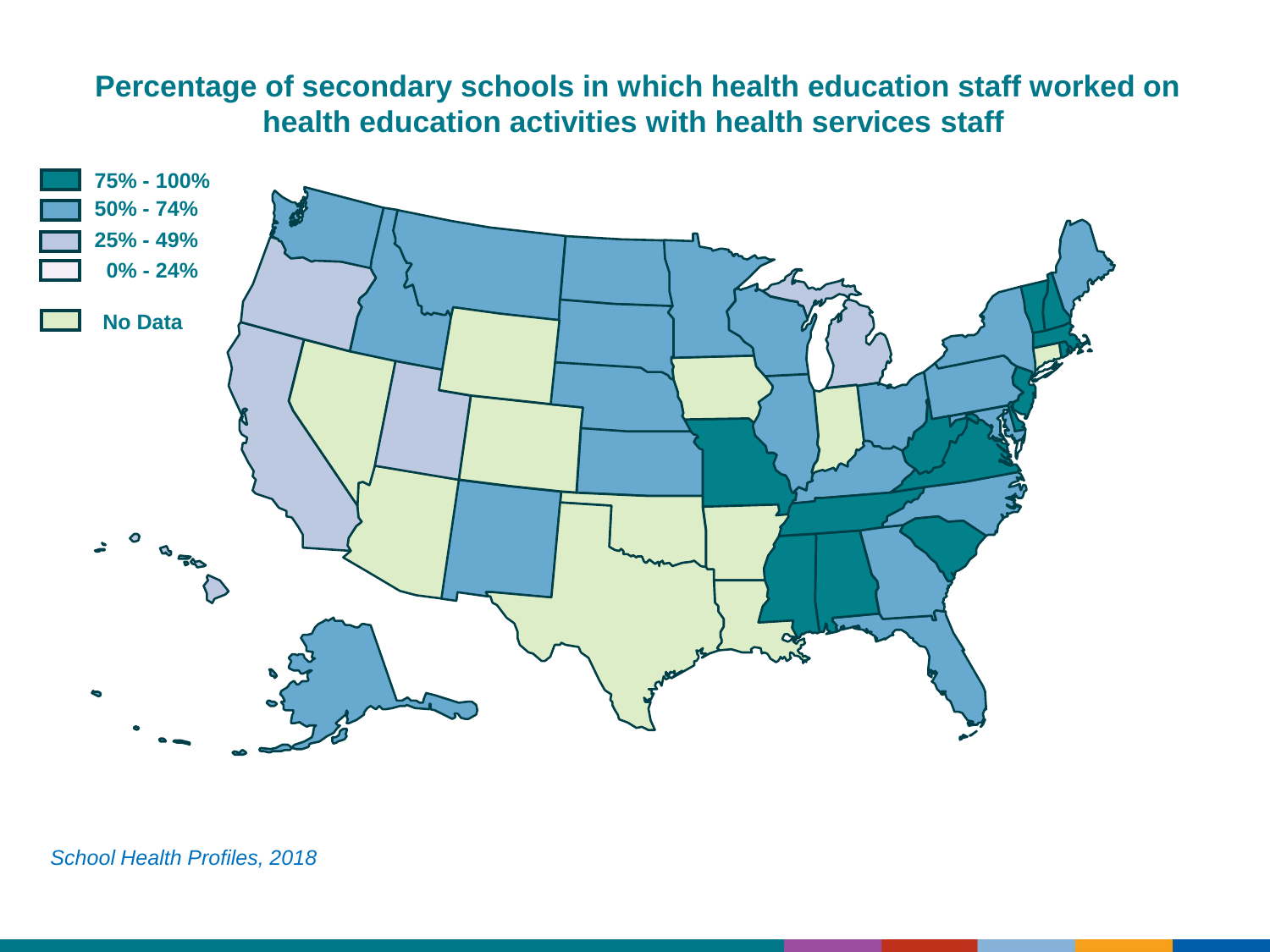## **Percentage of secondary schools in which health education staff worked on health education activities with mental health or social services staff**

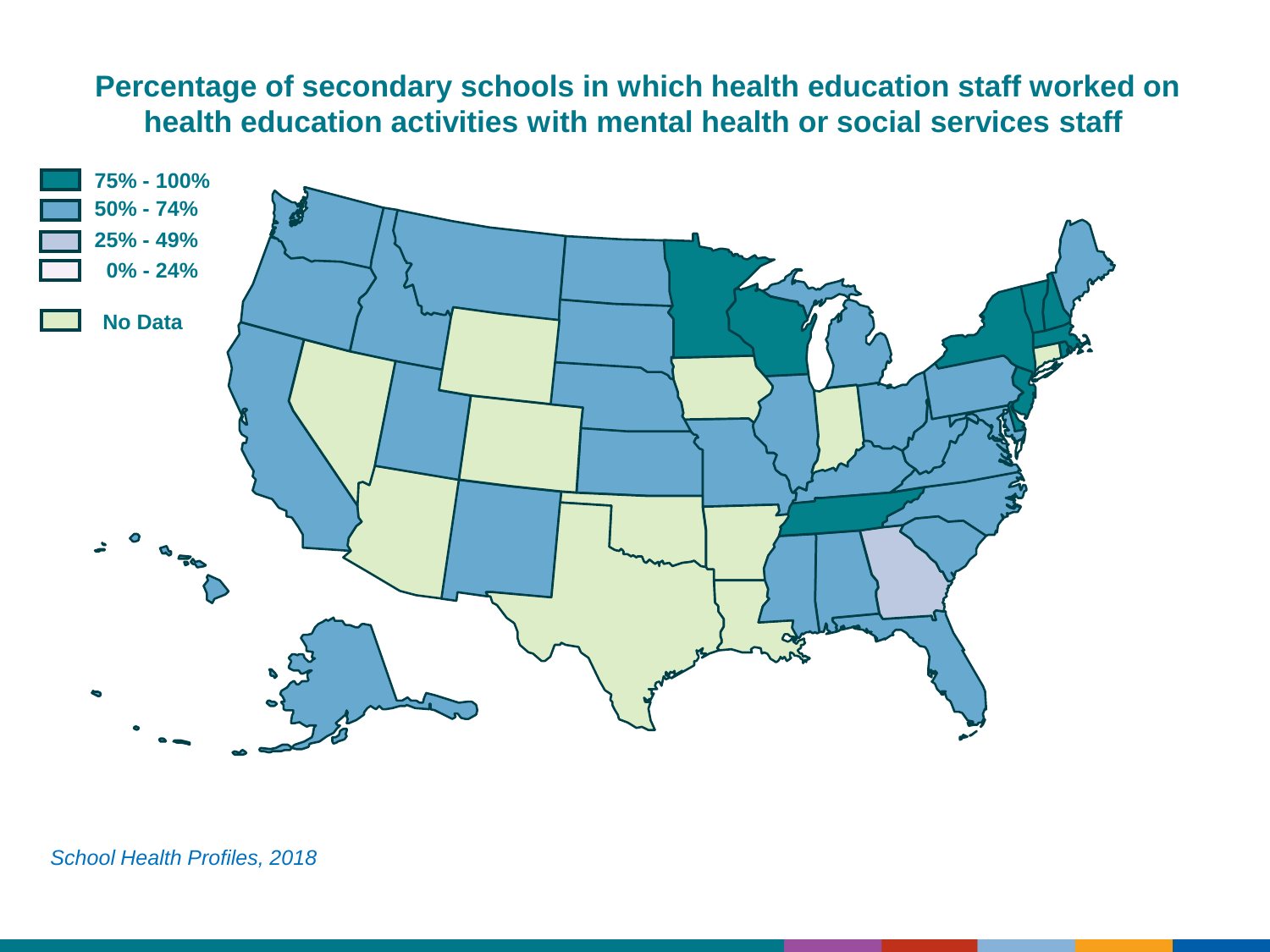## **Percentage of secondary schools in which health education staff worked on health education activities with nutrition or food service staff**